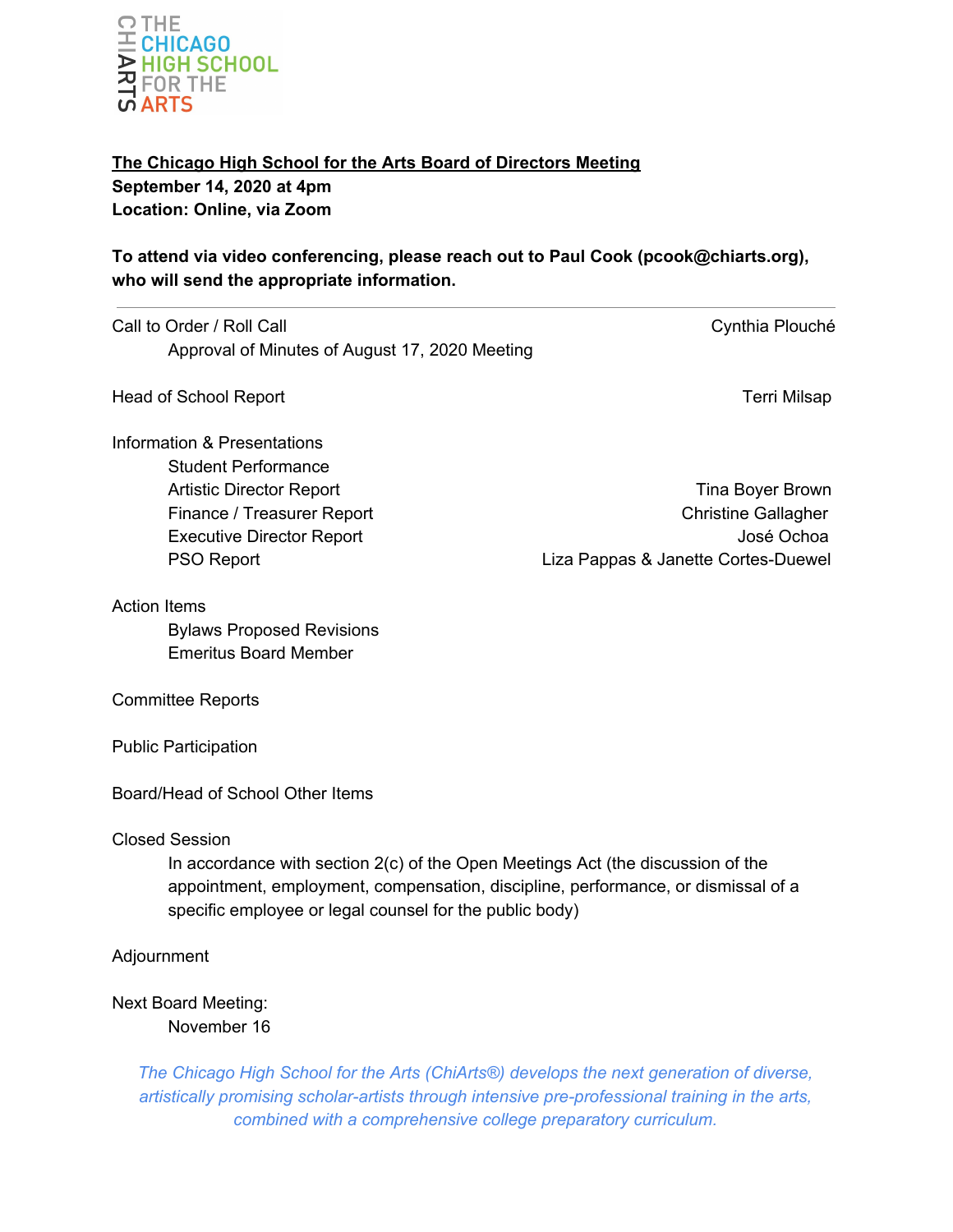

## **ChiArts Board Meeting September 14, 2020**

The Chicago High School for the Arts Board of Directors Meeting 4:00 p.m. - 6:00 p.m. Online - via Zoom Minutes for September 14, 2020

**Present (on call):** Duffie Adelson, Carlos Azcoitia, Lesley-Ann Brown-Henderson, Inger Burnett-Zeigler, Warren Chapman, Janette Cortes-Duewel, Chris Falcon, Carol Friedman, Christine Gallagher, Deirdra Lucas, Kay Mabie, Liza Pappas, Cynthia Plouché

**Absent:** John McCambridge

**Others Present:** Tina Boyer Brown (Managing Director of Arts Conservatories), Paul Cook (Executive Assistant), Ron Grais (Foundation Chair), Jim Mabie (Founding Chair), Terri Milsap (Principal), José Ochoa (Executive Director)

#### **Quorum:** Yes

The meeting of the Board of Directors (the "Board") of The Chicago High School for the Arts ("ChiArts") was held pursuant to a Call & Notice served on all Directors. Board Chair, Cynthia Plouché ("Cynthia") called the general assembly to order at 4:04 p.m.

### **Approval of Minutes**

Cynthia requested approval of the June Board Meeting minutes. All voted in favor, none opposed.

### **Head of School Report**

Terri Milsap ("Terri") shared her report. She began by focusing on the demographics of the Student Body, and Board members raised questions to get a better understanding of the student population. Terri shared a high-level overview of the Remote Learning Plan, including city-wide guidelines from CPS and items that are specific to ChiArts. Student and teacher expectations are now clearer and more thorough (in contrast to last spring's version of Remote Learning). There remains a strong focus on access to devices and internet for all students; at this point, almost all students have what they need. Teachers have been provided resources to aid them with technological challenges, as well as resources that help them expand their technological knowledge base.

Terri shared the recent development that ChiArts is required to host an in-person SAT/PSAT during October. Plans are underway to figure out how to make that happen safely and effectively.

#### **Information & Presentations**

The Board watched a video performance of the song "Shenandoah", sung by Senior Vocalist Daniel Cashman Fields. The song was his audition for the National Association for Teachers of Singing competition, where he placed 3rd in his category (classical).

Tina Boyer Brown ("Tina") shared the Artistic Director report. She talked about the idea of "Present, Practice, Prepare" - three guiding words for the student body. Tina shared that this year's performance season would be all online, and shared a video titled "The Show Must Go Online"; the performance dates will be released, soon. Tina spoke about the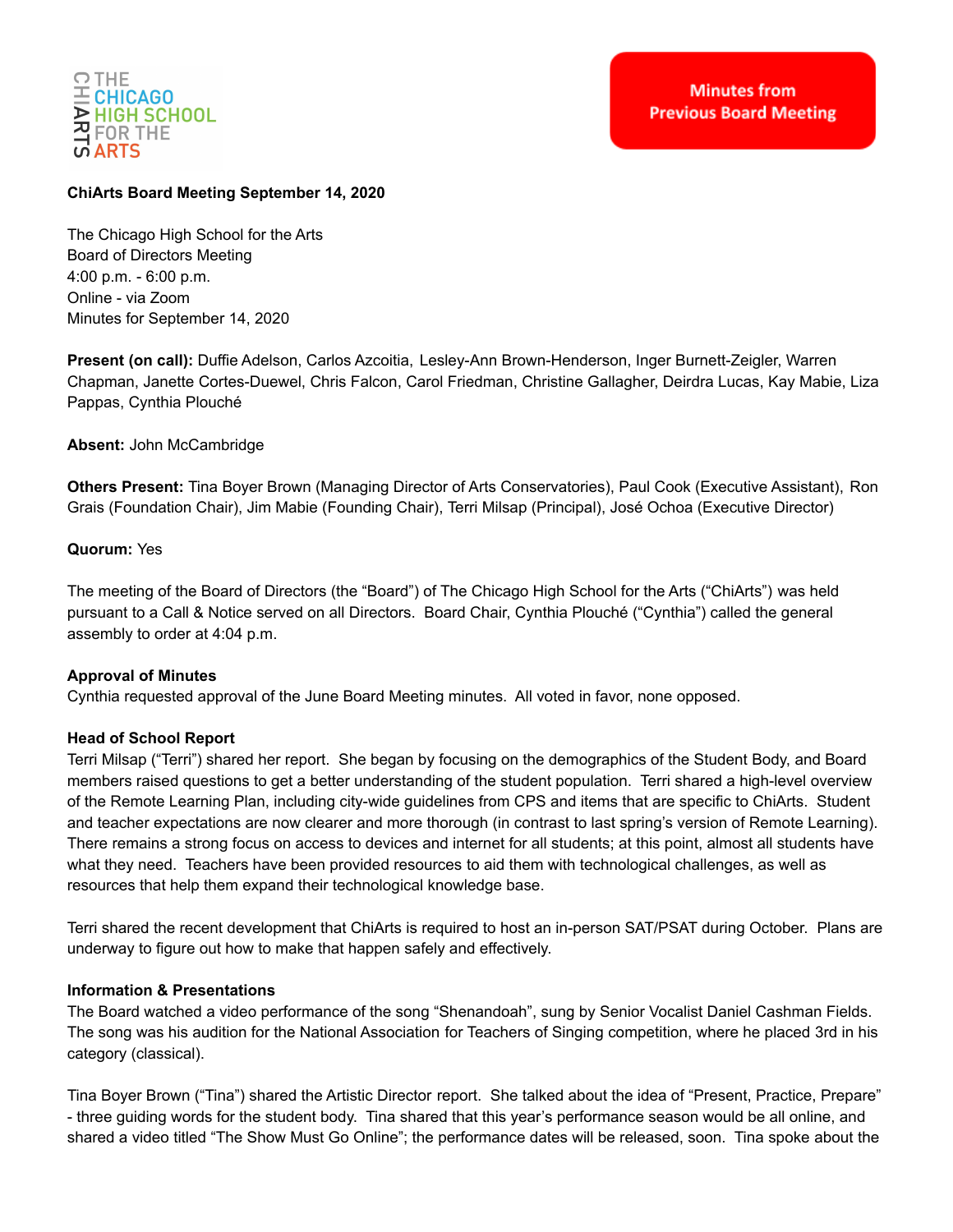

current focus on clear & effective communication amongst the Arts faculty, as well as about recent hiring of Arts Instructors.

Christine Gallagher ("Christine") presented the Treasurer report. Our annual audit is underway, and is expected to be completed, on time, by November 1. In regards to the PPP Loan, Christine confirmed that there are no updates to the status since the August Board meeting.

Jose Ochoa ("Jose") shared the Executive Director report, focusing on the Development team's upcoming appeals and events. Kerfuffle, ChiArts' annual gala, is scheduled for May; the Development team is creating plans for both an in-person event and a virtual event, depending on the state of the pandemic. Jose then discussed Alumni events, recent and upcoming, which have received much online engagement. He spoke about our recent success with Summer Camp programming for elementary school students, and shared a video about the experience.

#### **Action Items**

Cynthia talked through the proposed changes to the Bylaws: changing language to reflect updates in staffing positions; changing the number needed for a Quorum; removing Committee Chairs and some responsibilities from the Executive Committee; and creation of a Board Emeritus position.

There was a discussion about the Principal's Job Review. All agreed that it should be an annual procedure. Some questions were raised, about the timing of it, as well as what rubric would be used to evaluate. It was agreed to continue this particular discussion at the November meeting.

Warren Chapman ("Warren") made a motion to accept the changes (changing language to reflect updates in staffing positions; changing the number needed for a Quorum; removing Committee Chairs and some responsibilities from the Executive Committee; and creation of a Board Emeritus position), and Duffie Adelson ("Duffie") seconded the motion. All voted in favor, none opposed.

Cynthia shared that Jim Mabie ("Jim"), Founding Board Chair, had been recommended to fill the Board Emeritus position. Duffie made a motion to elect Jim Mabie to this new position, and Christine seconded the motion. All voted in favor, none opposed.

### **Committee Reports**

Cynthia led a discussion about Committee membership, and all Board members chose at least one committee on which to serve. Assignments as follows:

|              | lFinance  | Governance  | Diversity, Equity, &<br>Inclusion (DEI) | <b>Program Excellence</b>                   | <b>Alumni</b><br><b>Engagement &amp;</b><br><b>Retention (EAR)</b> | <b>Executive</b> |
|--------------|-----------|-------------|-----------------------------------------|---------------------------------------------|--------------------------------------------------------------------|------------------|
| <b>Chair</b> | Gallagher | McCambridge | Lucas                                   | Adelson                                     | McGowen (ChiArts)                                                  | Plouché          |
| Member       | J.Mabie   | Falcon      | Azcoitia                                | Chapman                                     | Brown-Henderson                                                    | Chapman          |
| lMember      | Plouché   | Plouché     | <b>Burnett-Zeigler</b>                  | Friedman                                    | Falcon                                                             | Friedman         |
| Member       |           |             |                                         | Grais                                       | K.Mabie                                                            | Gallagher        |
|              |           |             |                                         | (+ChiArts leadership) (+ChiArts leadership) |                                                                    |                  |